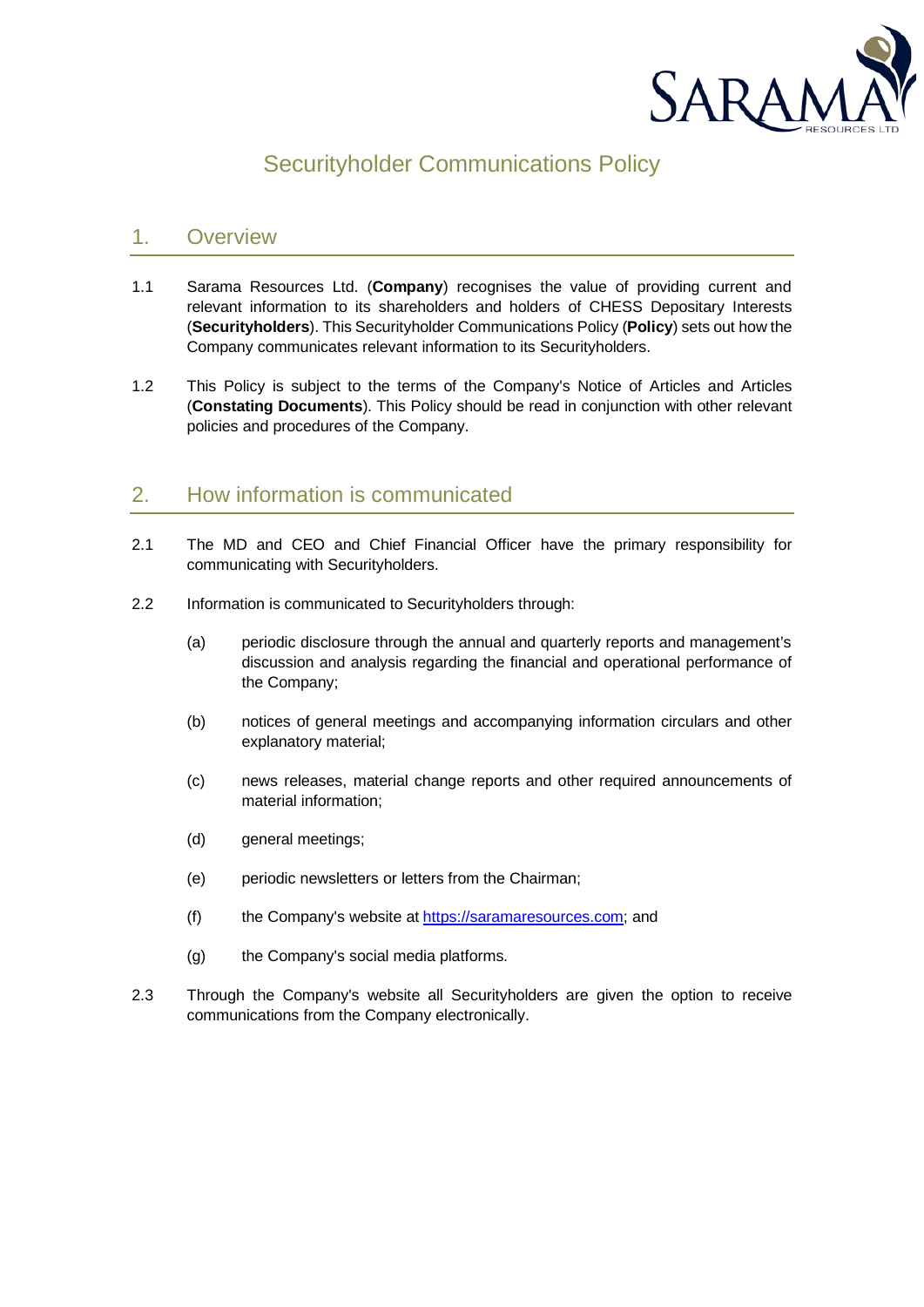## 3. Electronic communication and website

- 3.1 The Company believes that communicating with Securityholders by electronic means, particularly through its website, is an efficient way of distributing information in a timely and convenient manner.
- 3.2 The Company's website includes the following relevant information for Securityholders:
	- (a) the Company's corporate governance policies and practices, which include:
		- (i) a statement of the Company's values;
		- (ii) the Company's Constating Documents, Board Charter and Charters of all other committees established; and
		- (iii) names and relevant information of each director and senior executive;
	- (b) copies of annual reports, financial statements and other corporate reports;
	- (c) announcements released to the TSX Venture Exchange and the Australian Securities Exchange (**ASX**)**;**
	- (d) news releases and advice of Company filings;
	- (e) the Company's presentations;
	- (f) details on each of the Company's projects; and
	- (g) information pertaining to the Company's sustainability activities.
- 3.3 All website information will be regularly reviewed and updated to ensure that information is current, or appropriately dated and archived.

## 4. Written communication and annual report

- 4.1 Securityholders have been given the opportunity to elect to receive a printed copy of the annual report on the financial and operational performance from the Company.
- 4.2 In addition, the Company publishes its annual report on the Company's website and notifies all Securityholders of the web address where they can access the annual report.
- 4.3 The Company will also make available via ASX any new and substantive investor or analyst presentation prior to the presentation being given, and will issue a separate news release containing details of any new material information contained in such presentations.